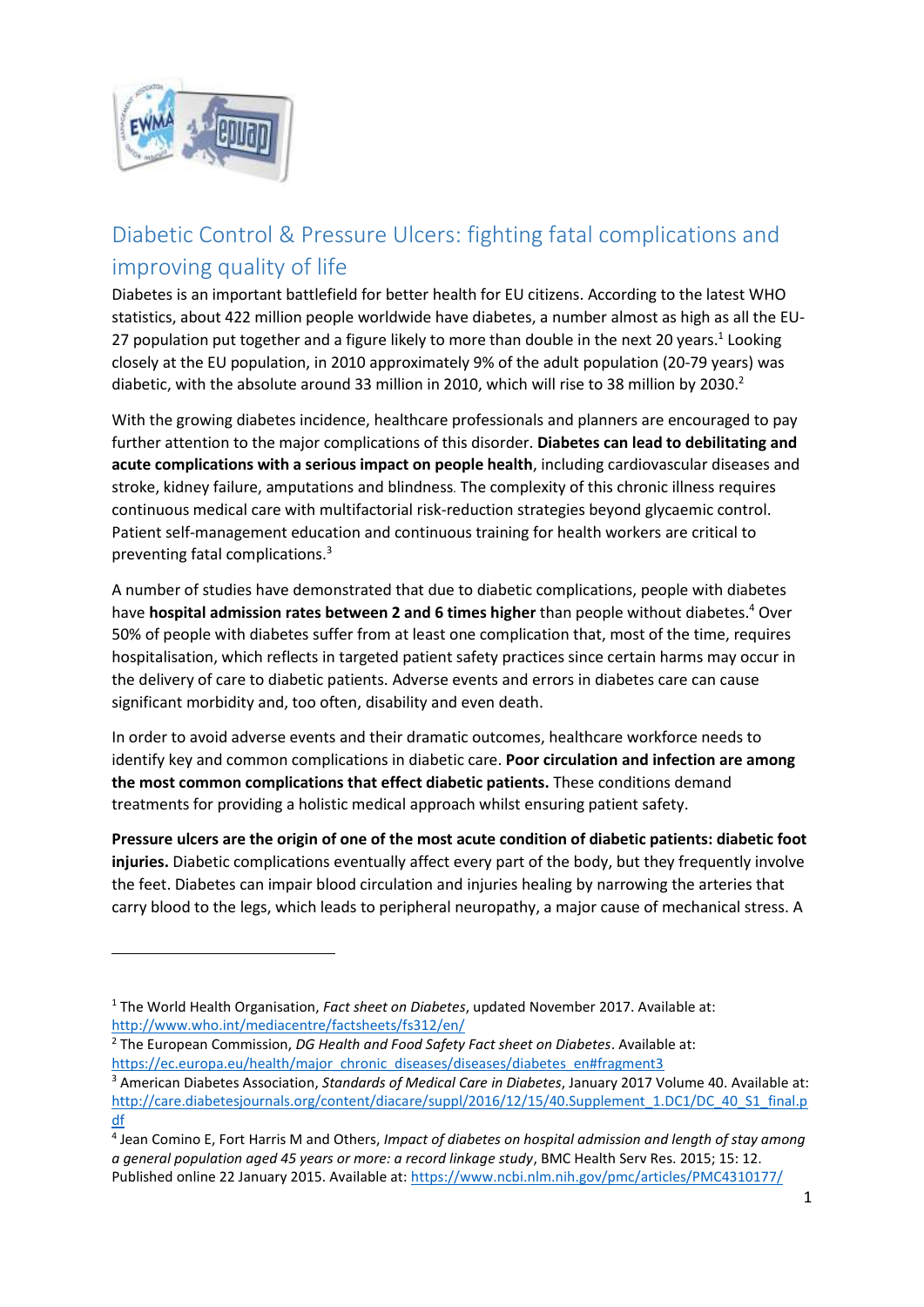

non-healing wound or pressure ulcers on the foot can develop into a deep sore that quickly becomes profoundly infected. **This makes diabetic foot injuries one of the most serious and costly complications of diabetes.**

Throughout their study recommendations and practice-oriented guidance, **EWMA and EPUAP have strongly reminded that prevention and prompt treatment of foot injuries** are vital for the safety of diabetic patients and for avoiding possible subsequent limb amputation. Evidence shows that more than half of all foot ulcers will become infected, requiring hospitalization, and 20% of lower extremity infections will result in amputation. 5

As the diabetes pandemic progresses globally, so does the problem of foot ulcers. Achieving control of diabetes not only relies on blood glucose levels and proper nutrition, but also on proper footwear, adequate blood supply to extremities and pressure ulcer prevention. To avoid amputation becoming an inevitable outcome for many patients, a paradigm shift is urgently needed. Adequate training for health workforce, patient education, early assessment, and aggressive treatment by a multidisciplinary team represent the best approach to reduce complication and to ensure limb preservation.<sup>6</sup>

Due to the high morbidity and mortality rates associated with diabetic wounds and infections, **wounds and pressure ulcers must be treated holistically** in order to identify underlying issues and reduce risk factors that are causing wounds in the first place.<sup>7</sup> A holistic approach means in practice: (1) optimal diabetes control; (2) effective local wound care; (3) infection control; (4) pressure relieving strategies; and (5) restoring pulsatile blood flow.<sup>8</sup>

Unfortunately, treatment and patient safety measures are often no so methodical and quite varied across hospital settings. In Europe, **diabetic foot care has been described as fragmented and unsystematic**, and largely depends on which practitioner the patient happens to be seeing and which resources are available locally.<sup>9</sup>

To tackle the challenge of jeopardization, many stakeholders have called on the European Commission to present an EU strategy on diabetes to gather more evidence on prevention and management of its complications on which base treatment strategies and to promote the development of common clinical guidance.

 $\overline{a}$ 

<sup>5</sup> Armstrong DG, Boulton AJM, Sicco AB, *Diabetic Foot Ulcers and Their Recurrence*, The New England Journal of Medicine, 376;24, 15 June 2017

<sup>6</sup> Driver VR, Fabbi M, Lavery LA, Gibbons G, *The costs of diabetic foot: The economic case for the limb salvage team*, Boston, Mass; and Georgetown, Tex, 2010.

 $7$  Diabetic patients with leg and foot ulcers have a lower 5-year survival (43%) than nondiabetic ulcerated subjects (56%) and general population controls (68%). Source: Chammas N, Hill R, and Edmonds M, Increased *Mortality in Diabetic Foot Ulcer Patients: The Significance of Ulcer Type*, Published online in April 2016. Available at:<https://www.ncbi.nlm.nih.gov/pmc/articles/PMC4860228/>

<sup>8</sup> Wounds International, *op. cit.* 

<sup>9</sup> The International Diabetes Federation, *Clinical Practice Recommendations on the Diabetic Foot*, 2017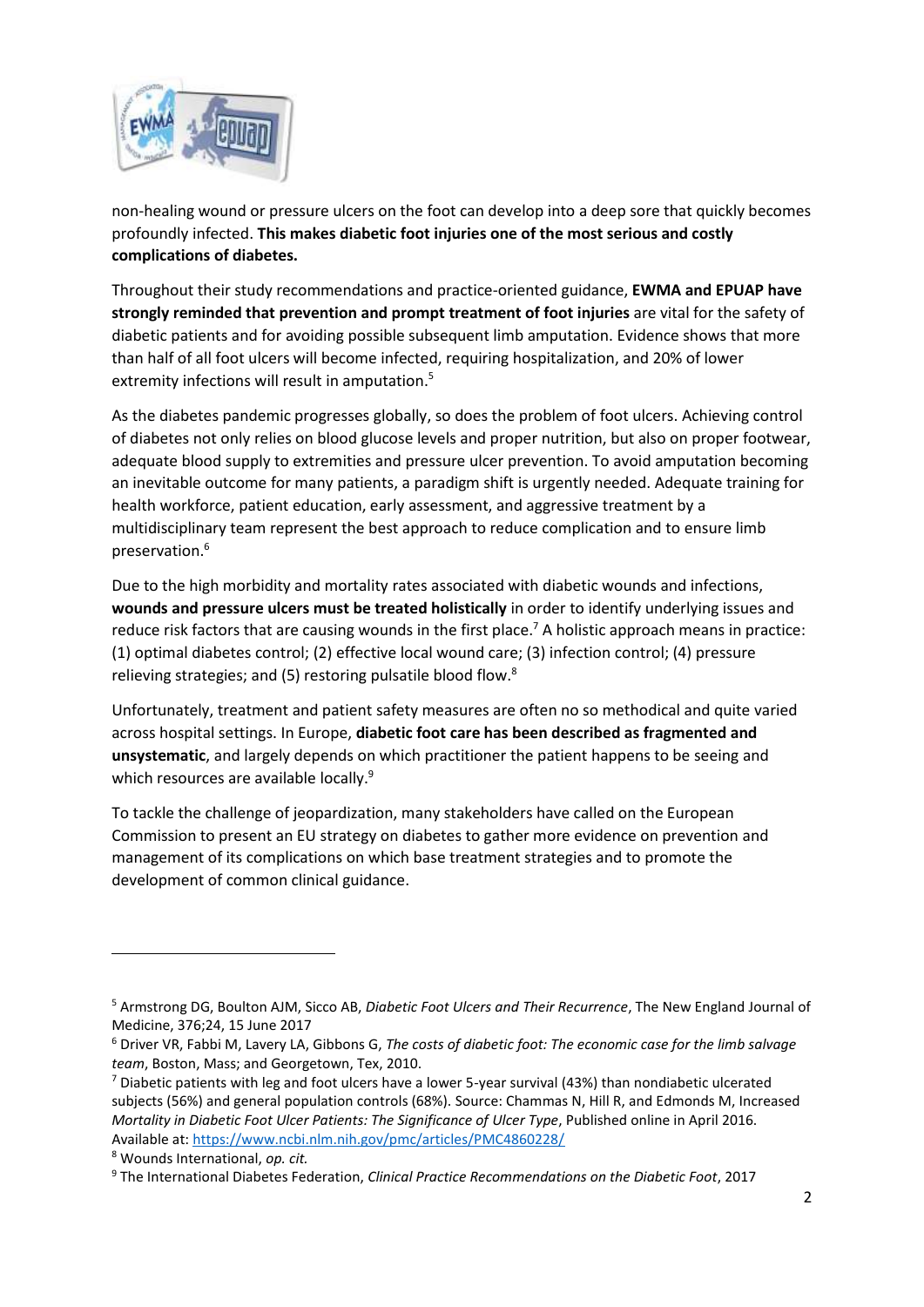

In this frame, in 2016, through a Written Declaration voted in May 2016, the European Parliament called upon the Commission and Council to prioritise diabetes as a major European health, social and economic concern and to develop an **EU strategy for diabetes prevention, diagnosis and control**. 10 The Declaration, signed by over 400 Members of the European Parliament, aimed to encourage Member States to establish national diabetes plans and to develop uniform diabetes management programmes based on best practices and evidence-based treatment guidelines.

In order to ensure better wound and pressure ulcer prevention and care across Europe, such a programme should pay particular attention to diabetic foot as one of the most dangerous and common complications in diabetic patients. **Any EU strategy should include recommendations on national guidance on the understanding of prevention, comprehensive management and treatment of the diabetic foot**, currently lacking amongst healthcare providers. Below three key recommendations to keep in mind while developing national guidance on diabetes management are outlined:

- In diabetic foot control, achieving safe diabetic care requires active attention at all level, starting from **promoting healthy and active life**: numerous studies have shown that blood glucose levels are improved by increasing physical activity, which has a direct impact on the blood circulation, wound healing and pressure ulcers prevention.<sup>11</sup> Exercise has been shown to improve blood glucose control, reduce cardiovascular risk factors as well as decline in mobility among overweight patients with diabetes. 12
- In addition, any future national guidance on diabetes should **deal with this chronic disease holistically**, this means that any effective and modern diabetes care should be done in a setting in which teamwork is ensured, well trained doctors, dieticians, physiotherapist and other nonmedical health workers must work together, more cohesively, in the care of diabetic patients. In this frame, nursing ratios should be higher when patients with diabetes are hospitalized to guarantee that any complication or adverse event are prevented or promptly treated.
- Last but not least, a **no blame reporting system** is likely to encourage paradigm change, providing less thinking about who is to blame and more about how to prevent adverse events and errors caused by the system in which health care professionals work.

In 2015, in Europe, there were over 266 000 deaths due to diabetes.<sup>13</sup> It is time for the EU and its Member States to prioritise diabetes and its complications in the health strategy as a major disease representing a significant burden across the EU. With the lifetime incidence of foot ulcers occurring in up to 25% of patients, $14$  we need to pay far more attention to the diabetic foot and its

**.** 

<sup>10</sup> European Parliament, *Written Declaration on diabetes*, Reference N. 0008/2016. Signed by 405 Members of the European Parliament and adopted on 02 May 2016.

<sup>11</sup> The International Diabetes Federation, *op. cit.* 

<sup>12</sup> American Diabetes Association, *Standards of Medical Care in Diabetes*, January 2017 Volume 40.

<sup>13</sup> European Parliament, *op. cit.*

<sup>14</sup> Armstrong DG, Boulton AJM, Sicco AB, *op. cit.*